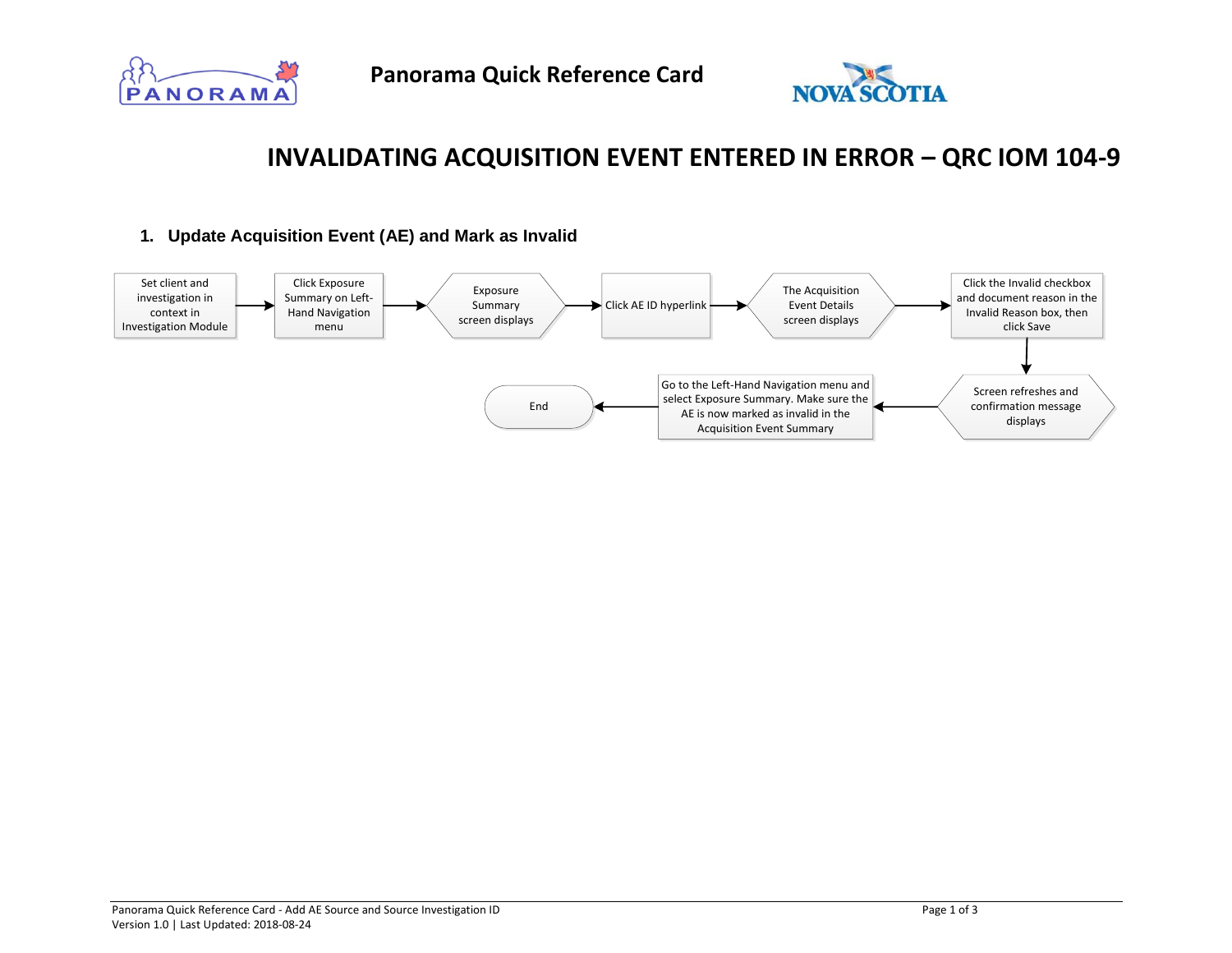



#### **2. Update Transmission Event – Invalidate/Unlink**



## **3. Update Investigations – Update Case/Contacts to "Not a Case/Not a Contact"**